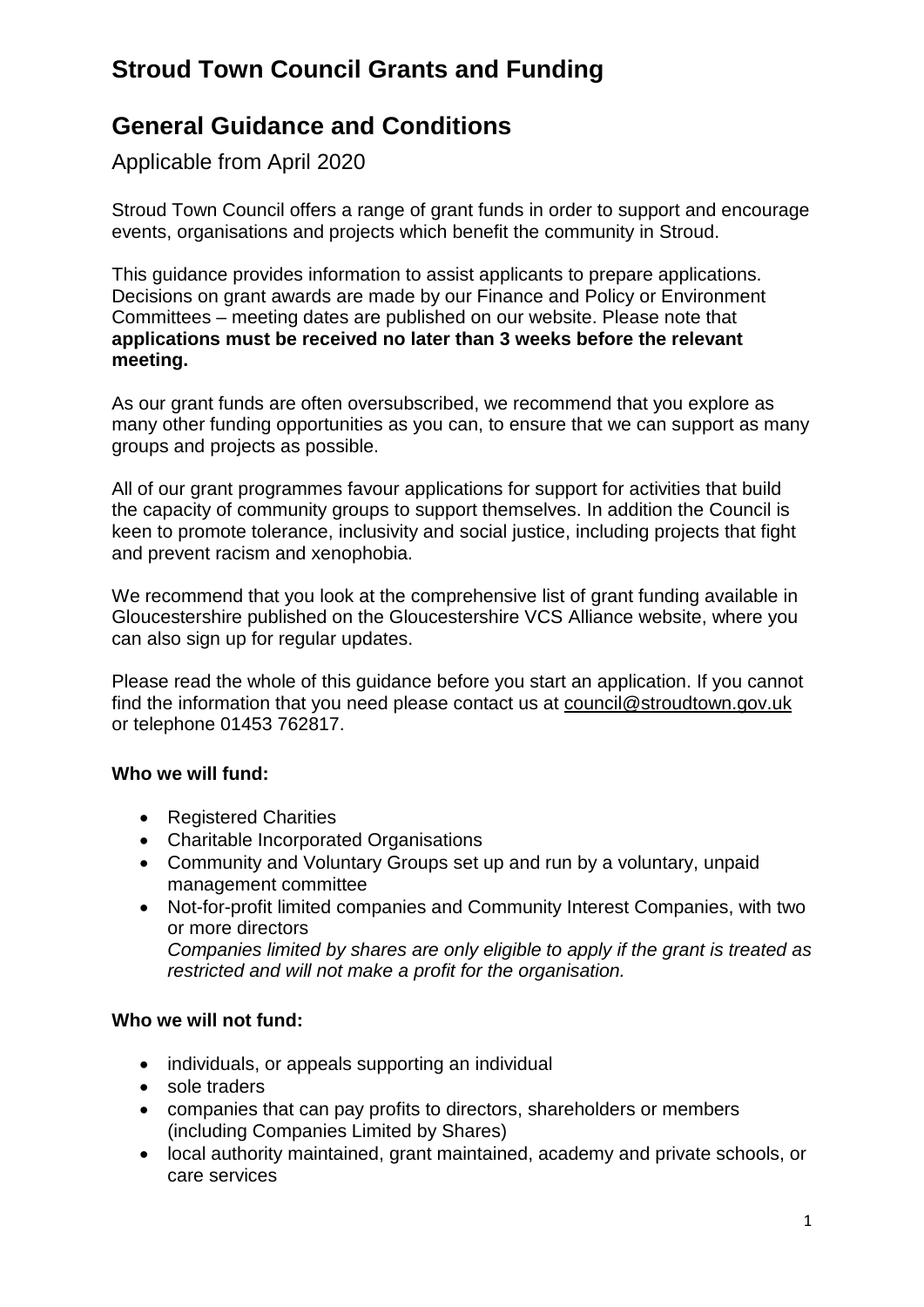- organisations based outside the UK
- applications from one organisation on behalf of another
- community organisations that have a closed or restricted membership. *You may be required to provide a copy of your constitution or memorandum and articles of association (if a company) or rules or other evidence to show how members join and how decisions are made.*

### **Things we do not fund:**

• events or activities where only a minority of the beneficiaries live in Stroud parish.

*(We will however consider a contribution to the cost if you can demonstrate that you have also made an application to other relevant parish councils, whether successful or not.)*

- existing staff posts or organisational costs
- additional grants to groups for services that we are already funding, e.g. through a service level agreement
- general appeals
- political groups or activities promoting political beliefs
- religious groups or activities promoting religious beliefs
- projects that may take place before an application can be decided
- equipment or other costs that have already been purchased or incurred prior to the application being considered
- costs associated with air travel
- repeat applications if you have already received a grant you may not reapply until the following financial year

#### **General conditions**

- Your application must include a copy of your most recent audited accounts, including a breakdown of salary costs
- Your organisation must have its own bank account. *(For new organisations applying for a Small Grant we may consider paying the grant to an established organisation that is prepared to accept and administer the grant on their behalf – written confirmation is required; or we may consider paying for venue hire direct, e.g. The Subscription Rooms.)*
- Where your project involves working with children, young people or vulnerable adults, you must adopt and implement an appropriate written safeguarding policy and provide a copy with your application
- You must comply with all statutory laws and regulations relating to the work they will deliver, including, but not limited to:
	- o health and safety
	- o data protection
	- o equality
- You must maintain adequate insurance at all times and we may ask you to send us copies of your policies. This includes employee and public liability